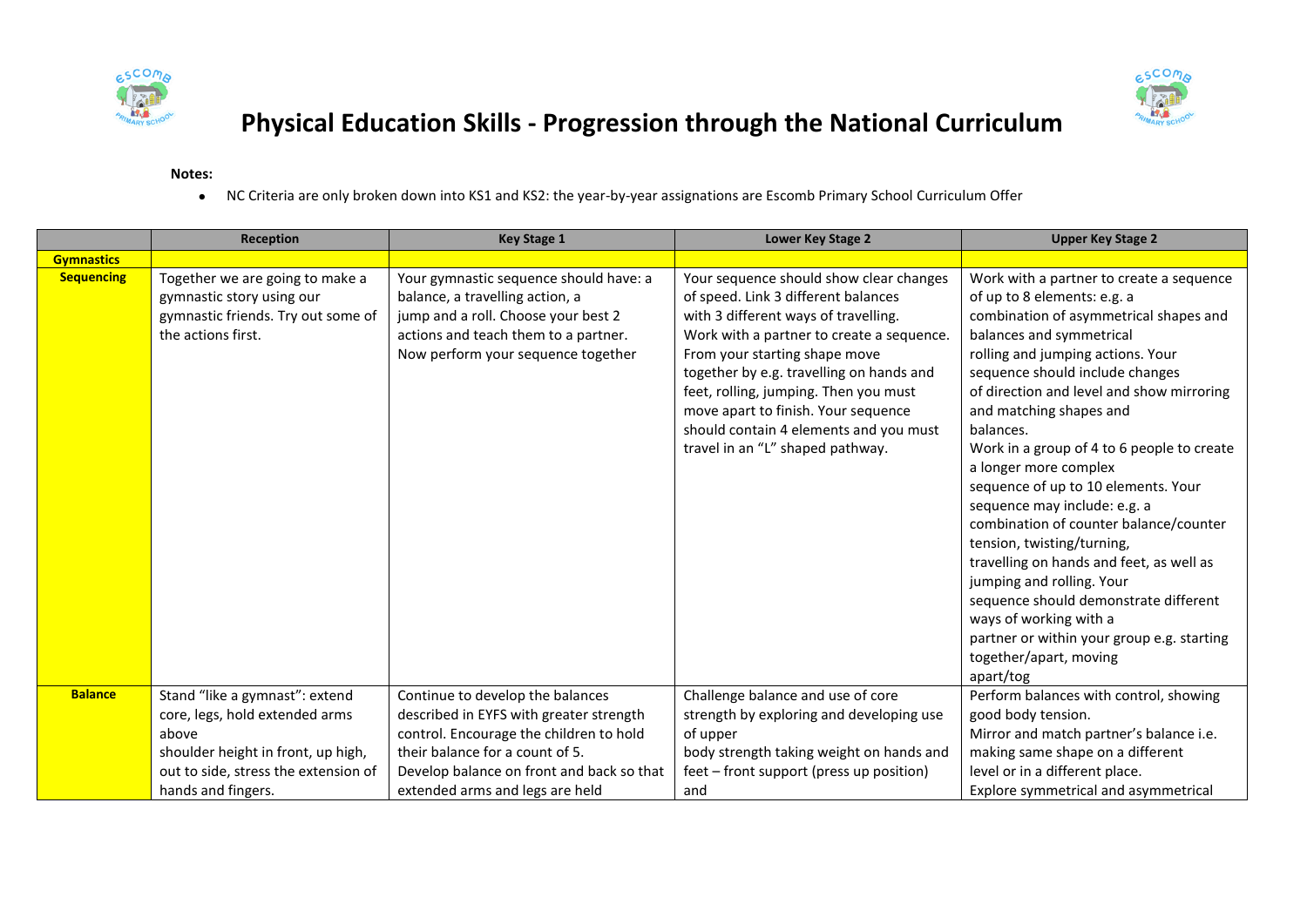|               | Sit like a gymnast in "long sit":<br>long body - extend core, head up,<br>long<br>legs - show extension and tension<br>in legs, stretch ankles, feet and<br>toes.<br>Rest hands on knees.<br>Explore the 5 basic shapes:<br>straight/tucked/star/straddle/pike<br>Try balancing in these shapes on<br>large body parts: back, front, side,<br>bottom.<br>Explore balance on front and back<br>so that extended arms and legs are<br>held off the floor (arch and dish<br>shapes respectively).<br>Develop balance by showing good<br>tension in the core and tension<br>and<br>extension in the arms and legs,<br>hands and feet. | off the floor (arch and dish shapes<br>respectively).<br>Challenge balance and use of core<br>strength by exploring and developing use<br>of upper body strength taking weight on<br>hands and feet - front support (press<br>up position) and back support (opposite).<br>NB: ensure hands are always FLAT<br>on floor and fingers point the same way as<br>toes).                                                                                                                                                                                                                                              | back support (opposite). NB: ensure hands<br>are always FLAT on floor and fingers point<br>the same way as toes).<br>Explore balancing on combinations of<br>$1/2/3/4$ "points" e.g. 2 hands and 1 foot,<br>head<br>and 2 hands in a tucked head stand.<br>Balance on floor and apparatus exploring<br>which body parts are the safest to use.<br>Explore balancing with a partner: facing<br>beside, behind and on different levels.<br>Move in and out of balance fluently.                                                                                                                                           | balances on own and with a<br>partner.<br>Explore and develop control in taking<br>some/all of a partner's weight using<br>counterbalance (pushing against) and<br>counter tension (pulling away from).<br>Perform a range of acrobatic balances<br>with a partner on the floor and on<br>different levels on apparatus.<br>Perform group balances at the beginning,<br>middle or end of a sequence.<br>Consider how to move in and out of these<br>balances with fluency and<br>control.<br>Begin to take more weight on hands when<br>progressing bunny hop into<br>hand stand |
|---------------|-----------------------------------------------------------------------------------------------------------------------------------------------------------------------------------------------------------------------------------------------------------------------------------------------------------------------------------------------------------------------------------------------------------------------------------------------------------------------------------------------------------------------------------------------------------------------------------------------------------------------------------|------------------------------------------------------------------------------------------------------------------------------------------------------------------------------------------------------------------------------------------------------------------------------------------------------------------------------------------------------------------------------------------------------------------------------------------------------------------------------------------------------------------------------------------------------------------------------------------------------------------|-------------------------------------------------------------------------------------------------------------------------------------------------------------------------------------------------------------------------------------------------------------------------------------------------------------------------------------------------------------------------------------------------------------------------------------------------------------------------------------------------------------------------------------------------------------------------------------------------------------------------|----------------------------------------------------------------------------------------------------------------------------------------------------------------------------------------------------------------------------------------------------------------------------------------------------------------------------------------------------------------------------------------------------------------------------------------------------------------------------------------------------------------------------------------------------------------------------------|
| <b>Travel</b> | Explore walking "like a gymnast:<br>extend core, legs, hold extended<br>arms<br>above shoulder height in front, up<br>high, out to side, stress the<br>extension<br>of hands and fingers.<br>Explore skipping (step forward and<br>hop on that foot, repeat with<br>other<br>foot).<br>Explore side stepping, bringing<br>feet together after each side-step.<br>See jumping below.<br>Explore sliding along a bench<br>pulling body forward with both                                                                                                                                                                            | Begin to travel on hands and feet. In all<br>travelling actions place hands FLAT<br>on floor and fully extend arms.<br>Monkey walk - take some weight on hands<br>as you travel with bent legs and<br>extended arms.<br>Camel walk - hips high, weight on hands<br>, wide, extended and straight legs, lift<br>onto balls of feet, rock side to side<br>maintaining wide and straight legs.<br>Caterpillar walk - hips raised so legs a<br>swell as arms can be fully extended.<br>Keep hands still while walking feet<br>towards hands, keep feet still while<br>walking<br>hands away from feet until in front | Bunny hop - transfer weight to hands and<br>jump feet off floor keeping knees tucked<br>into chest. Next, reach extended arms<br>forward followed by knees tucked into<br>chest hen land on feet. Explore bunny hop<br>along and over a bench.<br>Use a variety of rolling actions to travel on<br>the floor and along apparatus.<br>Travel with a partner; move away from<br>and together on the floor and on<br>apparatus.<br>Travel at different speeds e.g. move<br>slowly into a balance, travel quickly before<br>jumping.<br>Travel in different pathways on the floor<br>and using apparatus, explore different | Travel sideways in a bunny hop and<br>develop into cartwheeling action<br>keeping knees tucked in and by placing<br>one hand then the other on the floor.<br>Next extend legs further into cartwheeling<br>action i.e. right hand<br>followed by left hand, followed by left<br>foot, followed by right foot. Always<br>keep arms and legs fully extended and<br>tense to support weight.<br>Increase the variety of pathways, levels<br>and speeds at which you travel.<br>Travel in time with a partner, move away<br>from and back to a partner.                              |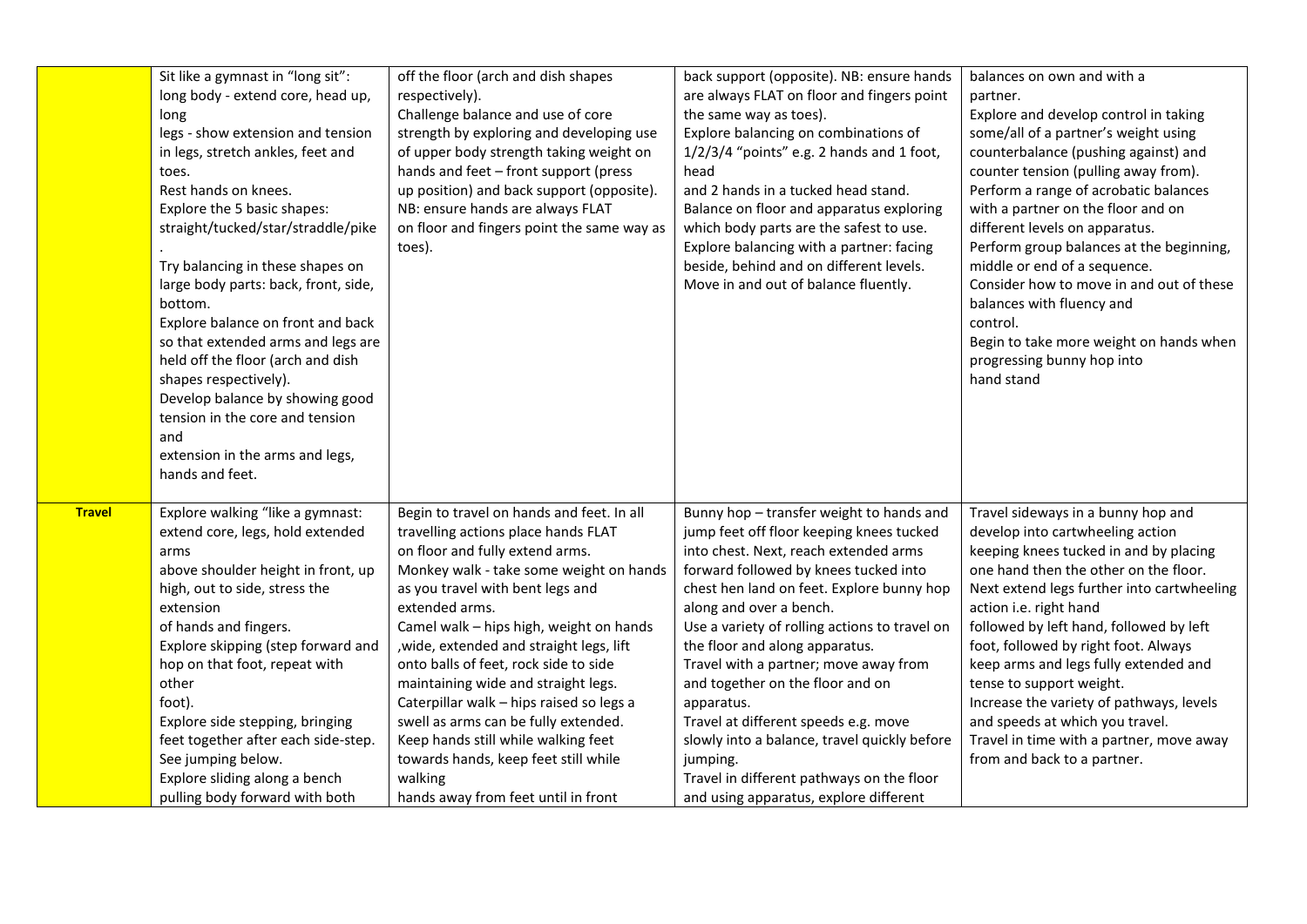|             | hands.<br>Explore crawling along a bench.                                                                                                                                                                                                                                                                                                                                                                                                                                                    | support position (see above).<br>Bunny hop - begin by exploring<br>transferring weight to hands, crouch down<br><b>SO</b><br>bottom touches heels, with fully extended<br>arms drop forwards until some<br>weight transfers to hands and push back<br>to transfer all weight back to feet.<br>Next, transfer weight to hands and jump<br>feet off floor keeping knees tucked into<br>chest. Next, reach extended arms forward<br>followed by knees tucked into<br>chest then land on feet. Explore bunny<br>hop along a bench. | entry<br>and exit points other than travelling in a<br>straight line on apparatus.                                                                                                                                                                                                                                                                                                                                                                                                                                                                                                                                                           |                                                                                                                                                                     |
|-------------|----------------------------------------------------------------------------------------------------------------------------------------------------------------------------------------------------------------------------------------------------------------------------------------------------------------------------------------------------------------------------------------------------------------------------------------------------------------------------------------------|--------------------------------------------------------------------------------------------------------------------------------------------------------------------------------------------------------------------------------------------------------------------------------------------------------------------------------------------------------------------------------------------------------------------------------------------------------------------------------------------------------------------------------|----------------------------------------------------------------------------------------------------------------------------------------------------------------------------------------------------------------------------------------------------------------------------------------------------------------------------------------------------------------------------------------------------------------------------------------------------------------------------------------------------------------------------------------------------------------------------------------------------------------------------------------------|---------------------------------------------------------------------------------------------------------------------------------------------------------------------|
| <b>Jump</b> | Introduce correct landing position:<br>land on balls of foot, lower heels<br>to<br>floor, soft knees. Feet should be<br>together on landing.<br>Explore staying balanced with<br>good core strength to hold body<br>upright<br>when jumping from: 2 to 2 feet, 1<br>to 2 feet, 2 to 1 foot, 1 to other<br>foot, 1<br>to same foot.<br>Perform a straight jump in the air<br>with a controlled landing - core<br>strength should keep body upright<br>throughout the take off and<br>landing. | Explore shape in the air when jumping and<br>landing with control e.g. star shape<br>(without arms to begin with) and tuck<br>shape (knees to upright chest, not chest<br>down to knees).<br>When children demonstrate control of<br>straight, star and tucked shapes,<br>perform from a bench - stress keeping<br>body upright, strong core, tension and<br>extension in limbs                                                                                                                                                | When children demonstrate control of<br>straight, star and tucked shapes, perform<br>from<br>a bench - stress keeping body upright,<br>strong core, tension and extension in<br>limbs.<br>Explore leaping forward in stag jump,<br>taking off from one foot and landing on<br>the<br>other. Try on floor and along bench<br>controlling take-off and landing.<br>Add a quarter or half turn into a jump<br>before landing. Do this first on the floor<br>and<br>when sufficiently controlled, perform off<br>apparatus.<br>Make a twisted shape in the air and<br>control landing by keeping body upright<br>throughout the twisting action. | Make symmetrical and asymmetrical<br>shapes in the air.<br>Jump along, over and off apparatus of<br>varying height with control in the air<br>and on landing.       |
| <b>Roll</b> | Pencil roll - from back to front<br>keeping body and limbs in straight<br>shape.<br>Egg roll - lie on side in tucked                                                                                                                                                                                                                                                                                                                                                                         | Continue to develop control in the Pencil<br>and Dish rolls.<br>Begin to extend the Egg roll into the Teddy<br>Bear roll by performing the roll with                                                                                                                                                                                                                                                                                                                                                                           | Continue to develop control in the Pencil,<br>Dish, Teddy Bear & Rock and Roll rolling<br>actions on the floor, off and along<br>apparatus or in time with a partner.                                                                                                                                                                                                                                                                                                                                                                                                                                                                        | Explore different starting and finishing<br>positions when rolling e.g. forward<br>roll from a straddle position on feet and<br>end in a straddle position on floor |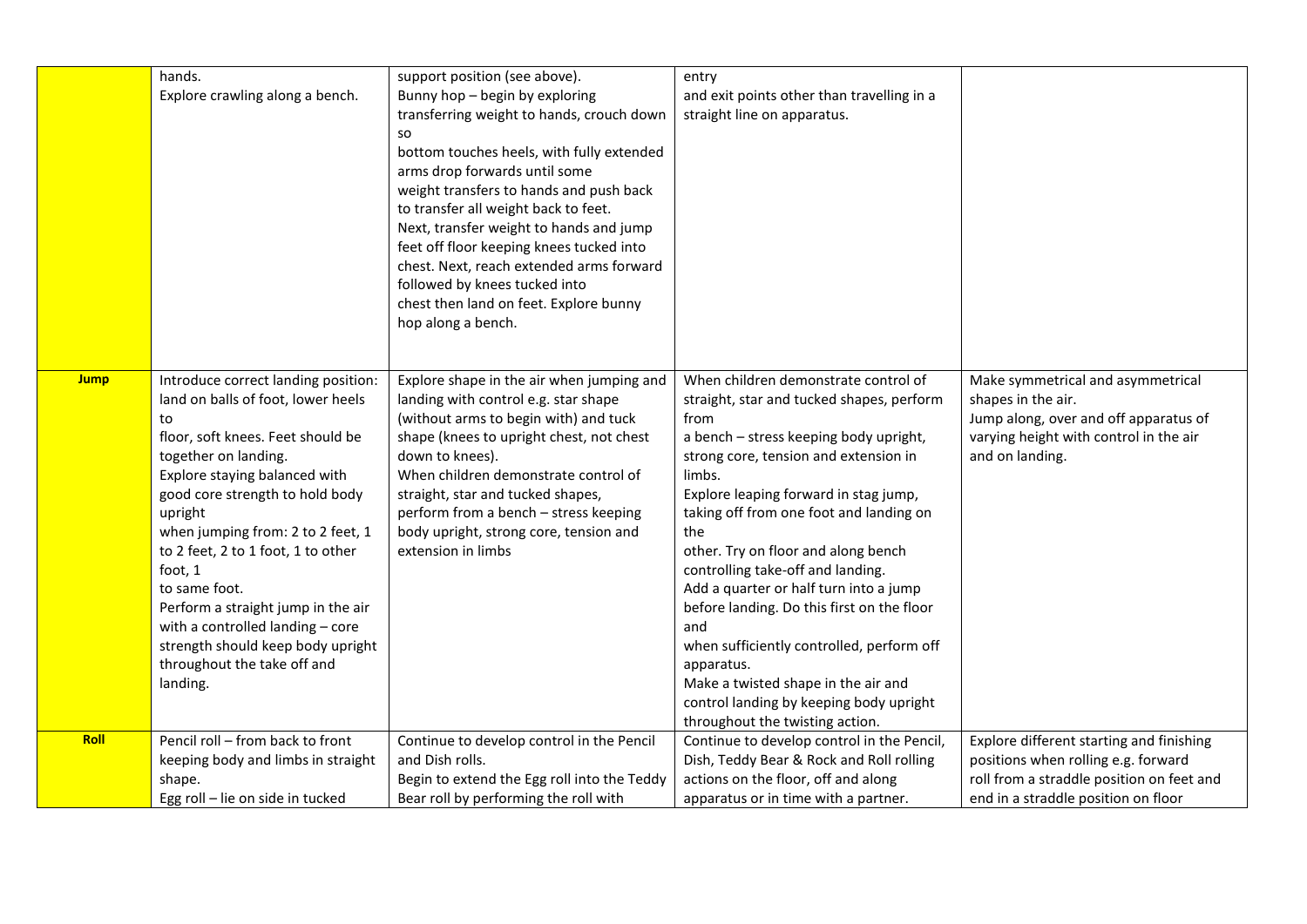|                | shape, holding knees tucked into      | legs apart (straddle position). Further      | Combine the phases of earlier rolling         | or feet/ (possible extension challenge into |
|----------------|---------------------------------------|----------------------------------------------|-----------------------------------------------|---------------------------------------------|
|                | chest                                 | extend the Teddy Bear roll by starting       | actions to perform the full forward roll.     | a 'lever')                                  |
|                | roll onto back and onto other side.   | sitting in straddle, holding extended legs   | Backward rolls - Rock and Roll (the first     | Begin a backward roll from standing in a    |
|                | Repeat to build up core strength.     | below knees to keep them in straddle         | phase of the roll) begin by sitting in tucked | straight position, ending in a              |
|                | Dish roll - with extended arms and    | as you roll onto side, then back, then       | shape on mat holding hands beside ears        | straddle position on feet. Explore          |
|                | legs off the floor, roll from dish to | other side then sit $up$ – you should be     | to make 'bunny ears'. Rock back keeping       | symmetry and asymmetry throughout the       |
|                | arch shape slowly and with            | facing the opposite direction still in       | knees and chin tucked in and place palms      | rolling actions.                            |
|                | control.                              | straddle position. Perform 2 rolls to        | flat on floor beside head, roll forwards      |                                             |
|                |                                       | perform                                      | into                                          |                                             |
|                |                                       | the full Circle roll                         | tucked position. Explore taking one knee      |                                             |
|                |                                       | Rock and Roll (the final phase of the        | over head to one side, pushing away from      |                                             |
|                |                                       | forward roll) - sit in tucked shape holding  | the floor with hands to roll backwards to     |                                             |
|                |                                       | onto knees, chin to chest; rock back roll    | finish in a stag shape on floor. Increase     |                                             |
|                |                                       | forward to sitting position again. If        | momentum of backwards rocking action          |                                             |
|                |                                       | lacking core strength and body tension,      | and push harder with hands to raise hips      |                                             |
|                |                                       | place a bean bag under chin, between         | above head and create space for head to       |                                             |
|                |                                       | knees and between feet. Explore different    | tuck under.                                   |                                             |
|                |                                       | finishing positions e.g. opening out         |                                               |                                             |
|                |                                       | when nearing sitting position in straddle.   |                                               |                                             |
|                |                                       | Tipper Truck (the first phase of the         |                                               |                                             |
|                |                                       | forward roll) crouch in tucked shape, feet   |                                               |                                             |
|                |                                       | on floor, hands flat on floor in front. Keep |                                               |                                             |
|                |                                       | hands and feet still, raise hips in the      |                                               |                                             |
|                |                                       | air to inverted 'V' position. This will      |                                               |                                             |
|                |                                       | encourage children to raise hips out of the  |                                               |                                             |
|                |                                       | way so head can roll under when ready to     |                                               |                                             |
|                |                                       | perform the full forward roll (see           |                                               |                                             |
|                |                                       | rolling in Lower Key Stage 2)                |                                               |                                             |
|                |                                       |                                              |                                               |                                             |
| <b>Dance</b>   |                                       |                                              |                                               |                                             |
| <b>Compose</b> | • Spontaneously respond to a          | • Respond appropriately to a variety of      | • Respond to a variety of stimuli             | • Respond to a variety of stimuli           |
|                | variety of stimuli through            | stimuli through movement                     | • Explore and experiment with movement        | • Explore and experiment with movement      |
|                | movement                              | • Move with appropriate actions and          | ideas and possibilities                       | ideas and possibilities                     |
|                | • Move with appropriate actions       | timing in response to a stimuli              | • Create dance phrases and dances             | • Create longer and challenging dance       |
|                | and timing in response to a stimuli   | • Develop control of movement using:         | • Select appropriate movement material        | phrases and dances                          |
|                | • Explore and develop control of      | Actions (WHAT) - travel, stretch, twist,     | showing an idea/thought/feeling               | • Select appropriate movement material      |
|                | movement using:                       | turn, jump                                   | • Develop movement using;                     | to express                                  |
|                | Actions (WHAT) - walk, jump,          | Space (WHERE) - forwards, backwards,         | Actions (WHAT); travel, turn, gesture,        | ideas/thoughts/feelings                     |
|                | land, hop, skip, stretch, twist, turn | sideways, high, low, safely                  | jump, & stillness                             | • Develop movement using;                   |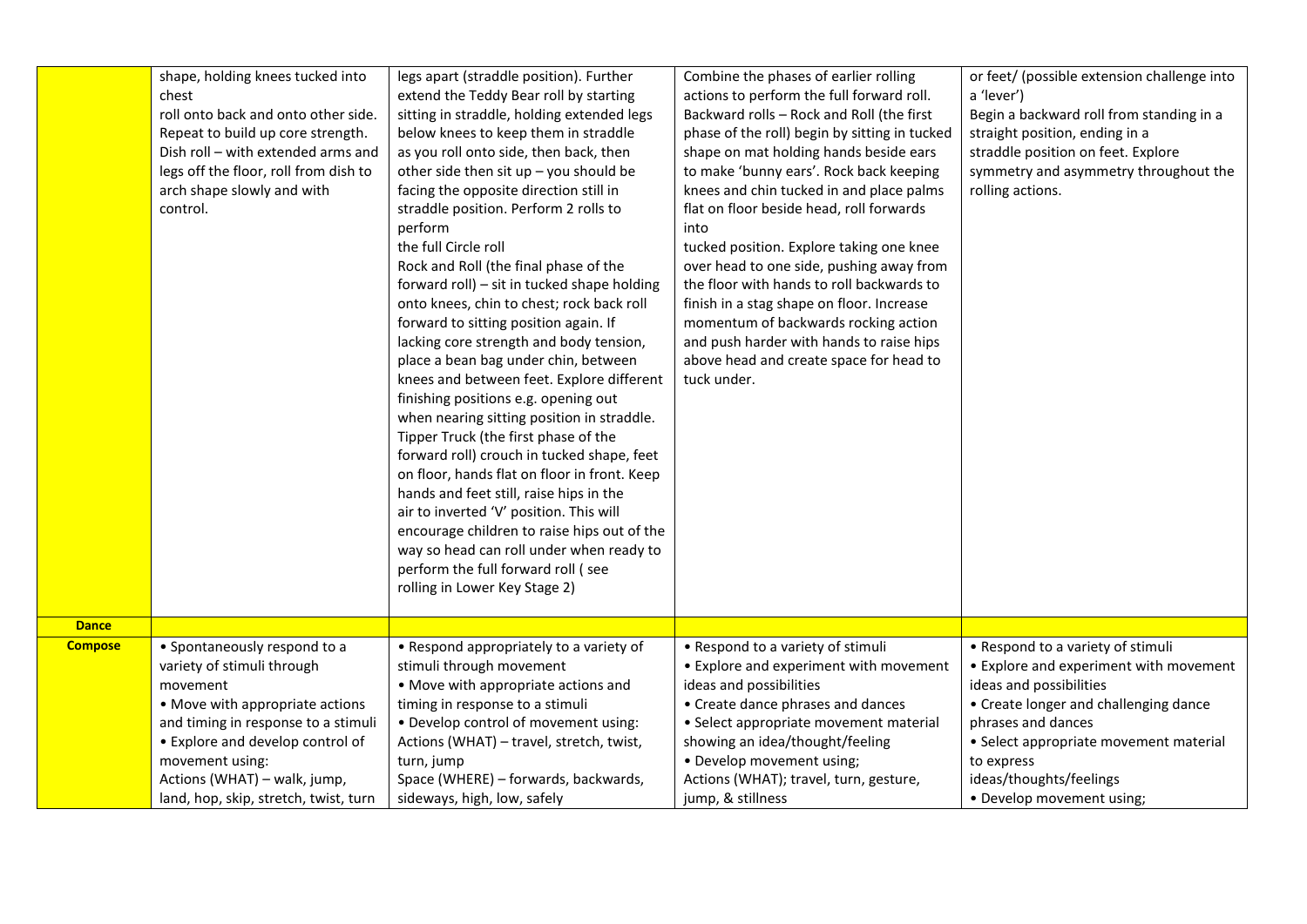|                | Space (WHERE) - forwards,<br>backwards, sideways, high, low,<br>safely showing an<br>awareness of others<br>Relationships (WHO) - copy<br>teacher/performer, on own and<br>beginning to<br>interact with a partner<br>Dynamics (HOW) - slowly, quickly,<br>smoothly, jerkily<br>. Begin to use own ideas to<br>sequence dance<br>• Begin to sequence and<br>remember a short dance                                                                                                                    | showing an awareness of others<br>Relationships (WHO) - on own and with a<br>partner by teaching each<br>other 2 movements to create a dance with<br>4 actions<br>Dynamics (HOW) - slowly, quickly, with<br>appropriate expression<br>• Use own ideas to sequence dance<br>• Sequence and remember a short dance<br>• Show the spatial awareness to make the<br>transition from whole<br>group/solo dance to duet and back to<br>whole group/solo                                                                                                 | Space (WHERE); formation, direction &<br>levels<br>Relationships (WHO); whole<br>group/duo/solo, unison/canon<br>Dynamics (HOW); explore speed, energy<br>(e.g. heavy/light)<br>Choreographic devices; motif, motif<br>development & repetition<br>• Structure a dance phrase, connecting<br>different ideas showing a clear beginning,<br>middle and end<br>• Musicality                                                                                                                                                                                                                                                | Actions (WHAT); travel, turn, gesture,<br>jump, & stillness<br>Space (WHERE); formation, direction, level<br>& pathways<br>Relationships (WHO);, solo/duo/trio,<br>unison/canon/contrast<br>Dynamics (HOW) explore speed, energy<br>(e.g. heavy/light,<br>flowing/sudden)<br>Choreographic devices; motif, motif<br>development, repetition,<br>retrograde (performing motifs in reverse)<br>• Musicality                                                                                                                                                                                                                                                                                                         |
|----------------|-------------------------------------------------------------------------------------------------------------------------------------------------------------------------------------------------------------------------------------------------------------------------------------------------------------------------------------------------------------------------------------------------------------------------------------------------------------------------------------------------------|---------------------------------------------------------------------------------------------------------------------------------------------------------------------------------------------------------------------------------------------------------------------------------------------------------------------------------------------------------------------------------------------------------------------------------------------------------------------------------------------------------------------------------------------------|--------------------------------------------------------------------------------------------------------------------------------------------------------------------------------------------------------------------------------------------------------------------------------------------------------------------------------------------------------------------------------------------------------------------------------------------------------------------------------------------------------------------------------------------------------------------------------------------------------------------------|-------------------------------------------------------------------------------------------------------------------------------------------------------------------------------------------------------------------------------------------------------------------------------------------------------------------------------------------------------------------------------------------------------------------------------------------------------------------------------------------------------------------------------------------------------------------------------------------------------------------------------------------------------------------------------------------------------------------|
| <b>Perform</b> | • Show interest by observing or<br>participating in dance activities<br>. Display high levels of<br>involvement in exploring and<br>performing dance<br>movements<br>• Maintain attention and<br>concentration when exploring and<br>performing in<br>dance activities<br>• Demonstrate a rhythmical<br>response which shows increasing<br>• co-ordination, strength and<br>control<br>· Self initiate dance performance<br>• Express feelings through<br>movement<br>• Copy and repeat dance actions | • Move spontaneously showing some<br>control and co-ordination<br>. Move with confidence when e.g.<br>walking, hopping, jumping,<br>landing<br>• Move with rhythm in the above actions<br>• Demonstrate good balance, which<br>comes from an increasing<br>awareness, control and strength in the<br>core when bending,<br>stretching, twisting and turning<br>• Move in time with music<br>• Co-ordinate arm and leg actions e.g.<br>march and clap<br>• Interacts with a partner e.g. holding<br>hands, swapping places,<br>meeting and parting | • Perform their dance to an audience<br>showing confidence<br>• Show co-ordination, control and<br>strength (Technical Skills)<br>• Show focus, projection and musicality<br>(Expressive Skills)<br>• Demonstrate different dance actions -<br>travel, turn, gesture, jump, & stillness<br>· Demonstrate dynamic qualities - speed,<br>energy & continuity<br>• Demonstrate use of space - levels,<br>directions, pathways & body shape<br>· Demonstrate different relationships -<br>mirroring, unison, canon, complementary<br>&<br>contrasting<br>• Copy, repeat and remember movement,<br>developing movement memory | • Perform their dance to an audience<br>showing confidence and clarity of<br>actions<br>• Show co-ordination, control, alignment,<br>flow of energy and strength<br>(Technical Skills)<br>• Show focus, projection, sense of style<br>and musicality (Expressive Skills)<br>• Demonstrate a wide range of dance<br>actions - travel, turn, gesture, jump,<br>& stillness<br>• Demonstrate dynamic qualities - speed,<br>energy, continuity, rhythm<br>• Demonstrate use of space - levels,<br>directions, pathways, size & body<br>shape<br>• Demonstrate different relationships -<br>mirroring, unison, canon,<br>complementary & contrasting, body part<br>to body part and physical<br>contact<br>• Copy, rep |
| Appreciate     | • Demonstrate an appropriate<br>response to a stimuli                                                                                                                                                                                                                                                                                                                                                                                                                                                 | • Use imagination in dance activities<br>• Respond in a variety of ways through                                                                                                                                                                                                                                                                                                                                                                                                                                                                   | • Perform their dance to an audience<br>showing confidence and clarity of                                                                                                                                                                                                                                                                                                                                                                                                                                                                                                                                                | • Show an awareness of different dance<br>styles, traditions and aspects of                                                                                                                                                                                                                                                                                                                                                                                                                                                                                                                                                                                                                                       |
|                | • Describe simple dance actions                                                                                                                                                                                                                                                                                                                                                                                                                                                                       | movement to a range of                                                                                                                                                                                                                                                                                                                                                                                                                                                                                                                            | actions                                                                                                                                                                                                                                                                                                                                                                                                                                                                                                                                                                                                                  | their historical/social context                                                                                                                                                                                                                                                                                                                                                                                                                                                                                                                                                                                                                                                                                   |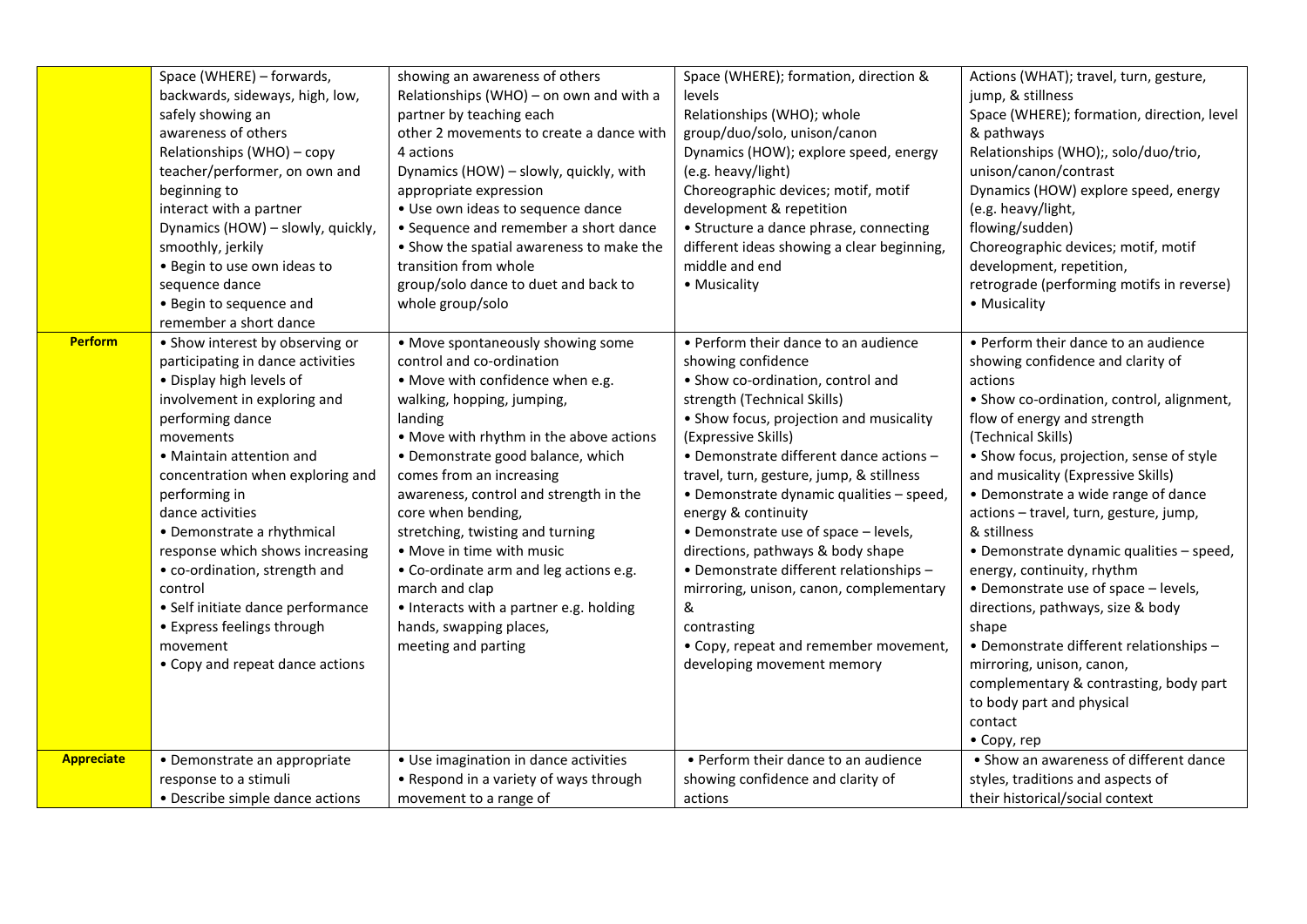|                        | using the appropriate vocabulary<br>• Express and communicate<br>feelings and preferences in own<br>and others'<br>dance                                                                                                                                                                                                                                                                                                                         | stimuli<br>• Respond to own work and that of others<br>when exploring ideas,<br>feelings and preferences<br>• Recognise that dance is an enjoyable<br>activity<br>• Recognise the changes in the body when<br>dancing and how this<br>can contribute to keeping healthy                                                                                                                                                                                                                                                                              | • Show co-ordination, control, alignment,<br>flow of energy and strength<br>(Technical Skills)<br>• Show focus, projection, sense of style<br>and musicality (Expressive Skills)<br>• Demonstrate a wide range of dance<br>actions - travel, turn, gesture, jump,<br>& stillness<br>• Demonstrate dynamic qualities - speed,<br>energy, continuity, rhythm<br>• Demonstrate use of space - levels,<br>directions, pathways, size & body<br>shape                                                                                                                                                                                                                       | • Understand and use dance vocabulary<br>• Understand why safety is important in<br>the studio<br>• Compare and comment on their own<br>and others work<br>• Identify strengths and areas for<br>improvement using dance vocabulary<br>• Evaluate experiences and outcomes and<br>set goals for their own<br>development<br>· Discuss aesthetic qualities of dance,<br>making judgements related to<br>design, costume, stimuli and content                                                                                      |
|------------------------|--------------------------------------------------------------------------------------------------------------------------------------------------------------------------------------------------------------------------------------------------------------------------------------------------------------------------------------------------------------------------------------------------------------------------------------------------|------------------------------------------------------------------------------------------------------------------------------------------------------------------------------------------------------------------------------------------------------------------------------------------------------------------------------------------------------------------------------------------------------------------------------------------------------------------------------------------------------------------------------------------------------|------------------------------------------------------------------------------------------------------------------------------------------------------------------------------------------------------------------------------------------------------------------------------------------------------------------------------------------------------------------------------------------------------------------------------------------------------------------------------------------------------------------------------------------------------------------------------------------------------------------------------------------------------------------------|----------------------------------------------------------------------------------------------------------------------------------------------------------------------------------------------------------------------------------------------------------------------------------------------------------------------------------------------------------------------------------------------------------------------------------------------------------------------------------------------------------------------------------|
|                        |                                                                                                                                                                                                                                                                                                                                                                                                                                                  |                                                                                                                                                                                                                                                                                                                                                                                                                                                                                                                                                      | • Demonstrate different relationships -<br>mirroring, unison, canon,<br>complementary & contrasting, body part<br>to body part and physical<br>contact<br>• Copy, repeat and remember complex<br>movement, developing movement<br>memory                                                                                                                                                                                                                                                                                                                                                                                                                               | • Take on board feedback and deal<br>positively with praise and criticism                                                                                                                                                                                                                                                                                                                                                                                                                                                        |
| <b>Games</b>           |                                                                                                                                                                                                                                                                                                                                                                                                                                                  |                                                                                                                                                                                                                                                                                                                                                                                                                                                                                                                                                      |                                                                                                                                                                                                                                                                                                                                                                                                                                                                                                                                                                                                                                                                        |                                                                                                                                                                                                                                                                                                                                                                                                                                                                                                                                  |
| <b>Physical Skills</b> | . Play on their own and with<br>others, keeping themselves safe by<br>finding free<br>space<br>• Become a competent mover so<br>that they can avoid others by<br>controlling their<br>body so they don't fall over i.e.<br>move forward, sideways and<br>backwards at<br>different speeds with increasing<br>control<br>• Control balls of various sizes &<br>shapes; carry and release into a<br>target, roll,<br>throw underarm into a target, | • Play co-operatively and competitively<br>with a partner/team of 3<br>· Use space well e.g. move into a space or<br>jump to stop catch or<br>strike a ball<br>• Be a competent mover so that they can<br>avoid others by controlling<br>their body so they don't fall over i.e. move<br>forward, sideways and<br>backwards at different speeds with<br>control<br>• Control and make decisions when<br>playing with balls of various<br>sizes & shapes; roll & throw<br>underarm/overarm to a partner,<br>receive balls of various sizes and shapes | • Keep games going because they have<br>the skill and control to do so e.g.<br>throw and catch in different ways,<br>choosing the right time to pass, selecting<br>the best place to pass to a team mate or<br>to outwit an opponent, join actions<br>together like move, receive, shoot<br>• Send and receive a ball with hands, feet,<br>racquet and bat with increasing<br>accuracy to a target, space or team mate<br>• Use space well by finding and moving<br>into a free space/passing to team<br>mates when they are in a good space<br>• Develop a range of defence and<br>attacking skills in invasion, net/wall,<br>striking/fielding type games e.g. those | . Pass, control, dribble and shoot with<br>accuracy and fluency while<br>on the move<br>• Send and receive a ball with hands, feet,<br>racquet and bat with<br>accuracy to a target, space or team mate<br>in traditional NGB's mini<br>versions of invasion, net/wall,<br>striking/fielding games e.g. Tag<br>Rugby, High 5 Netball, Football,<br>Basketball, Qwik Cricket, Mini<br>Tennis, Rounders<br>• Demonstrate the confidence and<br>competence to successfully take<br>part in the range of games as described<br>above |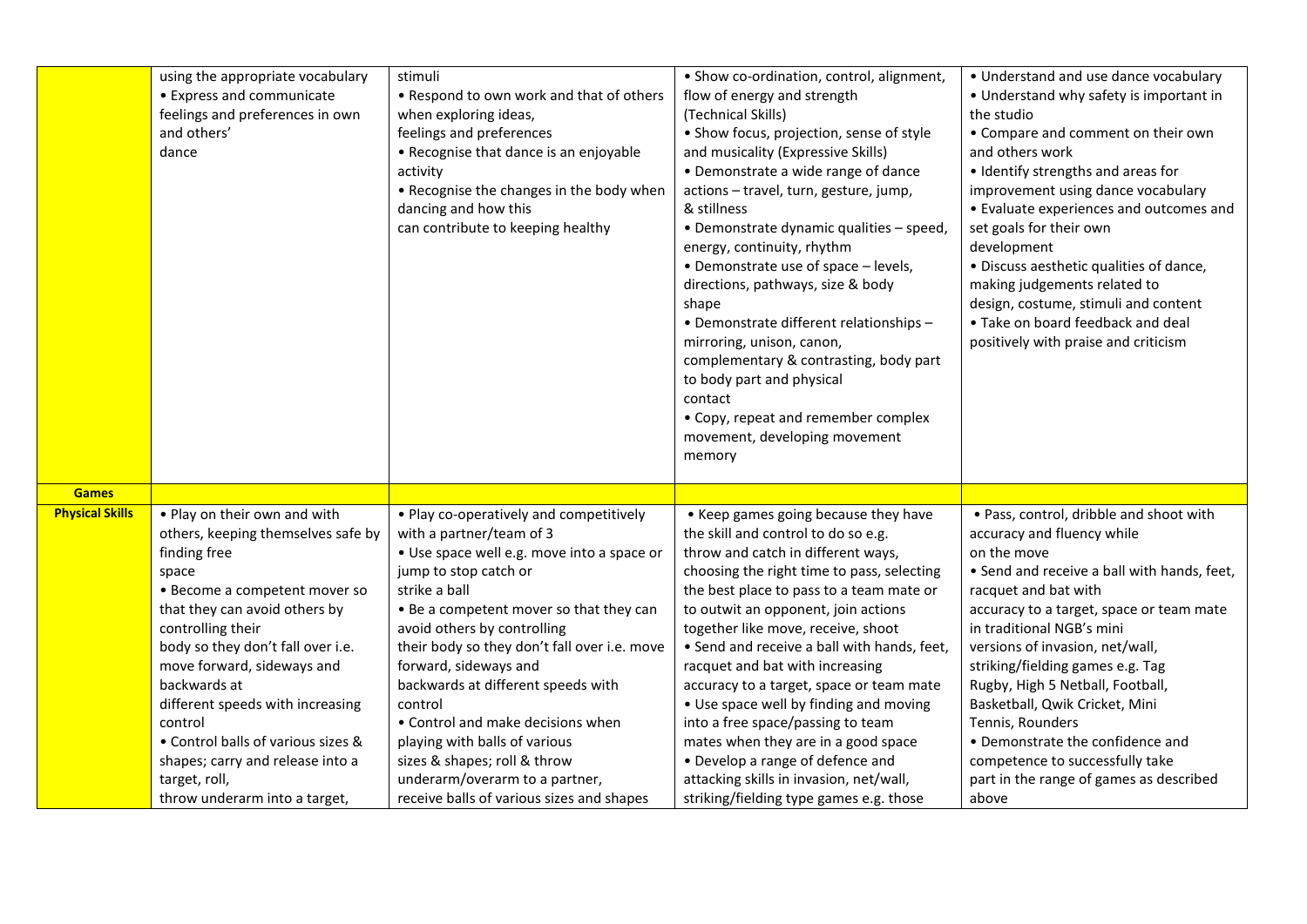|                        | bounce & catch on the spot and on<br>the move,<br>throw a ball in the air and catch,<br>strike the ball with a foot, hit a ball<br>with a bat<br>into a target<br>• Move into a space or jump to<br>stop a ball<br>• Begin to join actions together<br>e.g. throw then move                                                                  | from a partner, bounce<br>& catch on the spot and on the move,<br>strike & receive the ball with<br>a foot & hit a ball with a bat when playing<br>with a partner                                                                                                                                                                                                                                                                                                                                                                                                                                                                                                                    | described in core tasks and TOPs<br>activities to prepare them to play mini<br>versions of traditional NGB's mini<br>versions as described in Upper Key Stage 2<br>• Have the confidenc                                                                                                                                                                                                                 | • Demonstrate the perseverance to<br>improve                                                                                                                                                                                                                                                                                                                                                                                                                                                |
|------------------------|----------------------------------------------------------------------------------------------------------------------------------------------------------------------------------------------------------------------------------------------------------------------------------------------------------------------------------------------|--------------------------------------------------------------------------------------------------------------------------------------------------------------------------------------------------------------------------------------------------------------------------------------------------------------------------------------------------------------------------------------------------------------------------------------------------------------------------------------------------------------------------------------------------------------------------------------------------------------------------------------------------------------------------------------|---------------------------------------------------------------------------------------------------------------------------------------------------------------------------------------------------------------------------------------------------------------------------------------------------------------------------------------------------------------------------------------------------------|---------------------------------------------------------------------------------------------------------------------------------------------------------------------------------------------------------------------------------------------------------------------------------------------------------------------------------------------------------------------------------------------------------------------------------------------------------------------------------------------|
| <b>Thinking Skills</b> | • Watch and copy others who are<br>doing well<br>• Choose the best equipment to<br>enable them to play or move well<br>• Make simple decisions of where<br>and when to move to receive or<br>defend a<br>ball<br>• Choose how to make it difficult<br>for others to beat them<br>• Understand that practise is<br>needed in order to improve | • Adapt activities using their own ideas of<br>how to to make the game<br>easier /harder/more enjoyable by using<br>STEP i.e. changing the<br>space/task/equipment/people<br>• Make up simple rules with others to<br>make the game enjoyable and<br>challenging<br>• Understand simple tactics to outwit a<br>partner/small team when<br>attacking or defending i.e. selecting an<br>appropriate pass, looking<br>one way passing the other, keeping on the<br>move to mark a<br>goal/target, moving into the pathway of a<br>ball to intercept<br>• Change their intended action in<br>response to their opponent<br>• Have the determination to practise to<br>improve own skills | . With others, decide and try out different<br>ideas/tactics to outwit an opponent in<br>defence and attack<br>• Understand own and others' strengths<br>and weaknesses and have the<br>confidence to practise to improve<br>• understand how to take responsibility<br>for their own and others' safety when<br>playing games<br>• adapt and make up rules to suit the<br>equipment/space/targets used | • understand own and others' strengths<br>and weaknesses and how<br>to choose the most competent person for<br>a specific role within the<br>team<br>• make decisions quickly in a game<br>• change tactics/roles as necessary for the<br>success of the whole<br>team<br>• understand the transference of skills<br>from one type of game to<br>another and apply appropriately<br>• reflect on own and others' performance<br>to help improve personal<br>and team skills and performance |
| <b>Team Skills</b>     | • Join in games with others<br>• Take turns<br>• Stay within boundaries of games<br>• Understand that if they don't<br>play fairly others won't enjoy the<br>activity                                                                                                                                                                        | • Include others in their games<br>• Begin to recognise what they and others<br>can do well<br>• Keep to rules so that they and others<br>enjoy an activity<br>• Begin to recognise how they and others                                                                                                                                                                                                                                                                                                                                                                                                                                                                              | • Keep possession of the ball<br>• Select different positions in the team<br>based on strengths of players<br>. Agree on their own rules to suit the<br>equipment<br>• Keep to the rules so that they and others                                                                                                                                                                                        | • understand and keep to the rules of the<br>games described above to<br>enable the game to flow and keep players<br>safe<br>• select different positions in the team<br>based on strengths of players                                                                                                                                                                                                                                                                                      |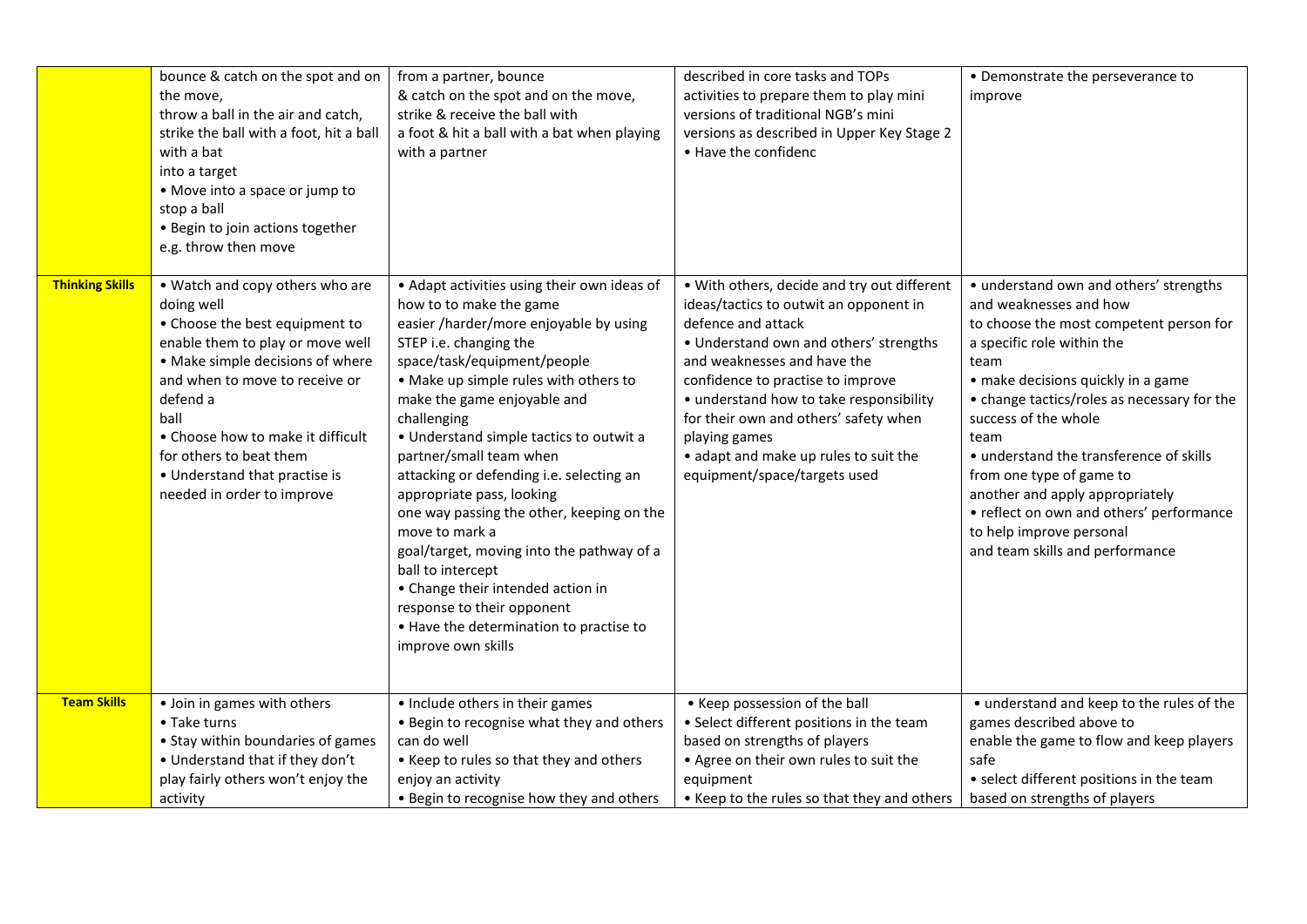|                  | • Understand that joining in<br>activities gives them a good feeling                                                                                                                                                                                                       | feel when they find<br>activities easy/difficult, when they<br>win/loose                                                                                                                                                                                                                                                                                                                                                                        | enjoy and are challenged<br>• Encourage team mates to do well<br>• Accept winning and losing as part of<br>games                                                                                                                                                                                                                                                                                                                                                                                                     | • challenge and encourage each other to<br>perform to the best of their<br>ability<br>• control the feelings experienced e.g.<br>nervousness / excitement /<br>disappointment to help themselves and<br>others enjoy the games                                                                                                                                                                                                                                                                                                       |
|------------------|----------------------------------------------------------------------------------------------------------------------------------------------------------------------------------------------------------------------------------------------------------------------------|-------------------------------------------------------------------------------------------------------------------------------------------------------------------------------------------------------------------------------------------------------------------------------------------------------------------------------------------------------------------------------------------------------------------------------------------------|----------------------------------------------------------------------------------------------------------------------------------------------------------------------------------------------------------------------------------------------------------------------------------------------------------------------------------------------------------------------------------------------------------------------------------------------------------------------------------------------------------------------|--------------------------------------------------------------------------------------------------------------------------------------------------------------------------------------------------------------------------------------------------------------------------------------------------------------------------------------------------------------------------------------------------------------------------------------------------------------------------------------------------------------------------------------|
| <b>Athletics</b> |                                                                                                                                                                                                                                                                            |                                                                                                                                                                                                                                                                                                                                                                                                                                                 |                                                                                                                                                                                                                                                                                                                                                                                                                                                                                                                      |                                                                                                                                                                                                                                                                                                                                                                                                                                                                                                                                      |
| <b>Running</b>   | · Experiment with running,<br>jumping, hopping and stopping<br>· Change dynamics - walk<br>slowly/quickly<br>· Experience practicing actions to<br>improve<br>· Move with control and co-<br>ordination<br>· Combine basic actions with more<br>advanced spatial awareness | Run for 1 minute<br>Show differences in running at speed and<br>jogging<br>· Use different techniques to meet<br>challenges<br>Describe different ways of running<br>Explain what is successful or how to<br>improve<br>· Improve position of Head, Arms, Trunk,<br>Legs, Feet (see High Quality Movement<br>Assessment-Head up, L shaped arms at 90<br>degrees, lip to hip action, light on the balls<br>of fee over mini hurdles and ladders) | Run smoothly at different speeds<br>Choose different styles of running of<br>different distances<br>· Pace and sustain their effort over longer<br>distances<br>· Watch and describe specific aspects of<br>running e.g. what arms and legs are doing<br>· Recognise and record how the body<br>works in different types of challenges over<br>different distances<br>· Carry out stretching and warm-up safely<br>· With guidance, set realistic targets of<br>times to achieve over a short and longer<br>distance | · Sustain pace over longer distance - 2<br>minutes<br>· Relay change-overs<br>· Set realistic targets for self, of times to<br>achieve over a short and longer distance<br>· Identify the main strengths of a<br>performance of self and others<br>· Identify parts of the performance that<br>need to be improved<br>· Perform a range of warm-up exercises<br>specific to running for short and longer<br>distances<br>· Explain how warming up affects<br>performance<br>· Explain why athletics can help stamina<br>and strength |
| <b>Jumping</b>   | · Explore the 5 basic jumps with<br>increasing control (2-2. 2-1, 1-2, 1-<br>1 same foot, 1 to 1 landing on<br>other foot)<br>· Jump over low barriers<br>· Challenge themselves to jump<br>further/higher                                                                 | Perform the 5 basic jumps with control<br>(2-2. 2-1, 1-2, 1-1 same foot, 1 to 1 landing<br>on other foot)<br>Perform combinations of the above<br>Show control at take-off and landing<br>Describe different ways of jumping<br>· Explain what is successful or how to<br>improve                                                                                                                                                               | Perform combinations of jumps e.g. hop,<br>step, jump showing control and<br>consistency<br>· Choose different styles of jumping ·<br>Watch and describe specific aspects of<br>jumping e.g. what arms and legs are doing<br>· With guidance, set realistic targets when<br>jumping for distance for or height                                                                                                                                                                                                       | Demonstrate a range of jumps showing<br>power and control and consistency at<br>both take-off and landing<br>· Set realistic targets for self, when<br>jumping for distance for or height                                                                                                                                                                                                                                                                                                                                            |
| <b>Throwing</b>  | · Apply restrictions e.g. throwing<br>into a specific target<br>· Handle equipment safely<br>· Perform basic actions using<br>equipment e.g. rolling, underarm                                                                                                             | · Throw into targets<br>Perform a range of throwing actions e.g.<br>rolling, underarm, overarm<br>Describe different ways of throwing<br>Explain what is successful or how to<br>improve                                                                                                                                                                                                                                                        | Explore different styles of throwing e.g.<br>pulling, pushing and slinging (to prepare<br>for javelin, shot and discus)<br>· Throw with greater control · Consistently<br>hit a target with a range of implements<br>· Watch and describe specific aspects of                                                                                                                                                                                                                                                        | · Throw with greater accuracy, control<br>and efficiency of movement using pulling,<br>pushing and slinging action with foam<br>javelin, shot and discus<br>Organise small groups to SAFELY take<br>turns when throwing and retrieving                                                                                                                                                                                                                                                                                               |